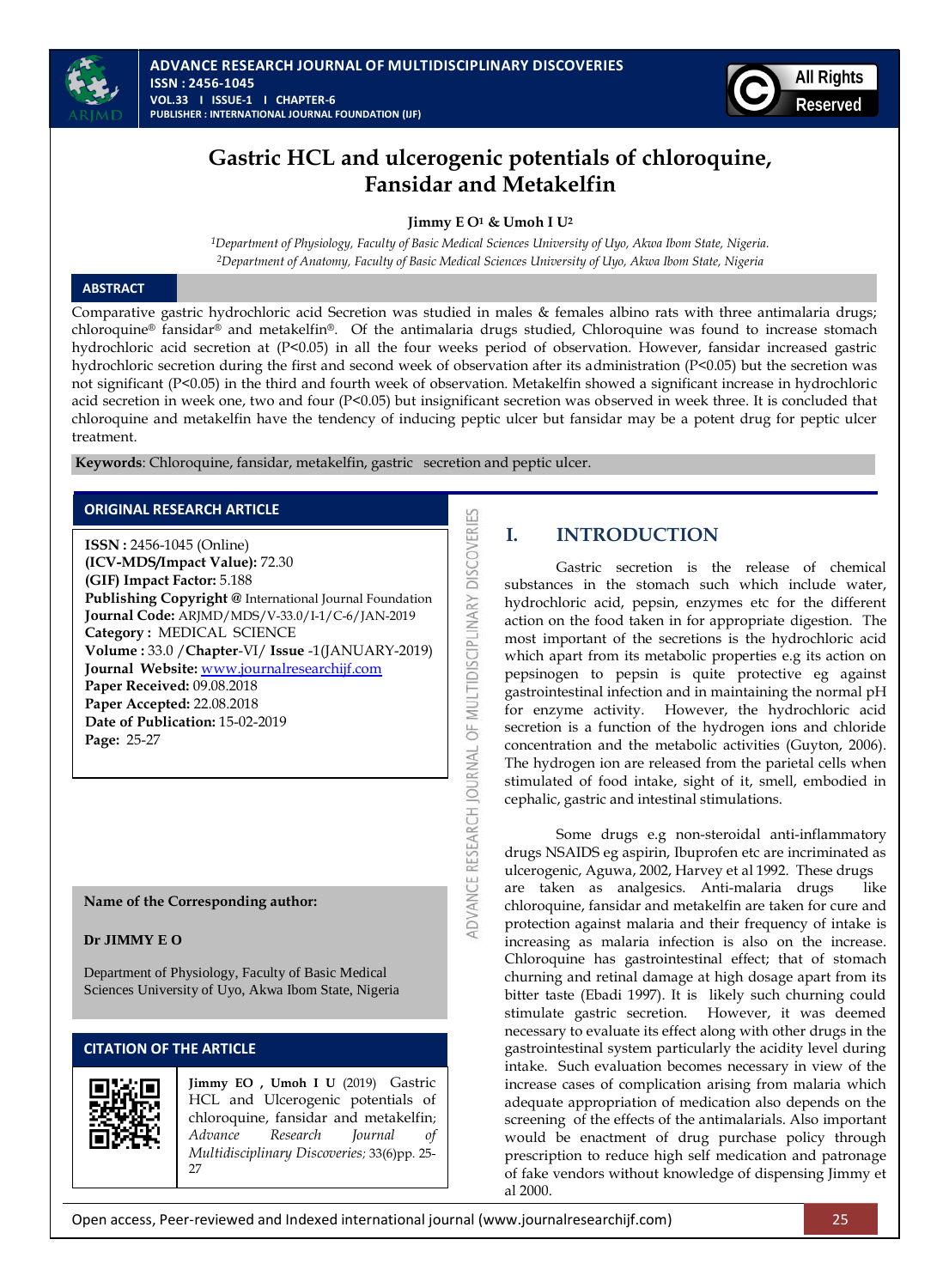#### ADVANCE RESEARCH JOURNAL OF MULTIDISCIPLINARY DISCOVERIES **ISSN : 2456-1045 (ONLINE)**

## **II. MATERIALS AND METHODS**

**Animals**: Thirty male and female albino rats, weighing 96g – 183g obtained from the Pharmacy Faculty of the University of Uyo were used for the study. The animals were fed with food pellets and water and accommodated in a well ventilated room having normal temperature. The animals were divided into six groups with five animals in each group including control without anti-malarial.

**Drugs Administration:** Three drugs, chloroquine®, fansidar® and metakelfin® were used. The drugs were purchased from a registered pharmaceutical shop were the study was done. The drugs were administered per dose/kg weight of each animal as curative and protective. The tablets were ground into powder form and dissolved in 10- 15ml of water for mg/ml concentration after step serial dilution. The dissolved drugs were then given using canula by-passing the esophagus to the stomach, Bertram 2004, Robert et al 1979. The effects of the drugs were observed weekly for 28 days using WHO 1982 anti-malaria monitoring model on anti-malaria drugs. However, malaria parasites were not given to the animals but the model was adopted for the drug effects.

**Acidity Analysis:** At weekly interval, the animals were sacrificed, the stomach removed and the contents squeezed out for the confirmation of acid secretion.

**Titrable acidity**: For each drug group 1ml of stomach content was dissolved in 5ml of distilled water and filtered using what man filter paper to discard debris. Two drops of methyl orange indicator were added to the content and 0.2N NaoH used in titrating against it to obtain end point.

The titratble acidity was calculated based on the methods of Barker & Silverton 1982, using the following formula;

#### x. 20mmol Y

Where  $x =$  litre obtained after titration ie end part Y = actual volume of the volume 20 mmol=concentration of the sodium hydroxide used.

These was done for 28 days and the results expressed as acidity levels in mmol. Which was a quantitative assay however, qualitative method using Topfer's test which cherry red colour formation indicates Hcl present, Ramnik 2006.

#### **Table 1: Effects of chloroquine, fansidar and metakelfin on stomach acidity**

| Days        | Cholroquine    | Fansidar       | Metakelfin Control |               |
|-------------|----------------|----------------|--------------------|---------------|
| 7 (week)    | $3.1 \pm 0.16$ | $3.2 \pm 0.07$ | $2.6 \pm 0.12$     | $1.5 \pm 0.1$ |
| 14 (week)   | $2.7 \pm 0.01$ | $2.4 \pm 0.7$  | $2.4 \pm 0.07$     | $1.5 \pm 0.1$ |
| $21$ (week) | $1.9 \pm 0.07$ | $1.8 \pm 0.26$ | $1.8 \pm 0.26$     | $1.5 \pm 0.1$ |
| $28$ (week) | $1.9 \pm 0.09$ | $1.8 \pm 0.16$ | $1.8 \pm 0.07$     | $1.5 \pm 0.1$ |

## **III. RESULTS**

Chloroquine showed increased in acidity for the four weeks duration  $(3.1 \pm 0.16, 2.7 \pm 0.01, 1.9 \pm 0.07)$  and 1.9 ± 0.09) and was significant (P<0.05) when compared with control,  $1.5 \pm 0.1$ . Fansidar also showed increase in secretion as follows; 3.2 ± 0.07, 2.4 ± 0.7, 1.8 ± 0.26, 1.8 ± 0.16 and was significant (P<0.05) as compared with control,  $1.5 \pm 0.1$ ).

Metakelfin also induced increase secretion as follows:  $2.6 \pm 0.12$ ,  $2.4 \pm 0.07$ ,  $1.8 \pm 0.26$  and  $1.8 \pm 0.07$  and was significant for the first, second and fourth week of the administration at P<0.05 as compared with control  $1.5 \pm 0.1$ .

## **IV. DISCUSSION**

**DISCOVERI** 

**DISCIPLINARY** 

OF<sub>I</sub>

RESEARCH JOURNAL

**IDVANCE** 

The study has actually shown the gastrointestinal damage that anti-malaria drugs could do to it. This is not the only system that such drugs could affect. Chloroquine has been shown in the study to increase stomach acidity throughout the period of observation ie the twenty eight days as indicated by the titrable acidity and the pH which were all above normal. The increase in stomach acidity is as a result of increase gastric secretion which include those of pepsin and hydrochloric acid. Such acidity increase is likely to affect the mucus and the bicarbonate integrity of the mucosa leading to their reduction and the consequent enhancement of the contractility of the gastric wall and reduced gastric mucosal blood flow, Dask et al 1993. The acidity effect is evaluated in the mechanism of gastric secretion which may enhance production of oxygen species (free radicals) and oxidative stress which chloroquine is likely to have impacted on the gastric mucosal walls of the stomach, Clark et al, 1992 and Galunska, 2002. Apart from the effect on the stomach a change in the pH from normal to such a low degree during the administration of the drug could also cause injury and irritation to other parts of the gastrointestinal system e.g esophagus. Such may lead to heart burn, regurgitation, chest pains and other symptoms eg gastroesophasgeal reflux disease, Ronen, 2000.

However, it is quite surprising that metakelfin a new protective anti-malaria drug is observed to have the same effect on the gastrointestinal system like chloroquine. This is more dangerous as this regimen pattern is that of protection which span more half life than the curative treatment and thus has high tendency of affecting more of the body system and organs. Fansidar is rather observed to have mild effects as the acidity levels were only observed for weeks one and two. But this reaction poses complication in the follow up of a patient who is on fansidar treatment. It means that in the first and second weeks of the treatment there is tendency of increase free radical which malaria parasites are also observed to generate. Such toxic generation may not actually affect the efficacy of the drug but has the tendency of persisting patients morbidity eg pains which means non full recovery which may latter incriminate the drug under parasitological and clinical failure.

Open access, Peer-reviewed and Indexed international journal (www.journalresearchijf.com) 26